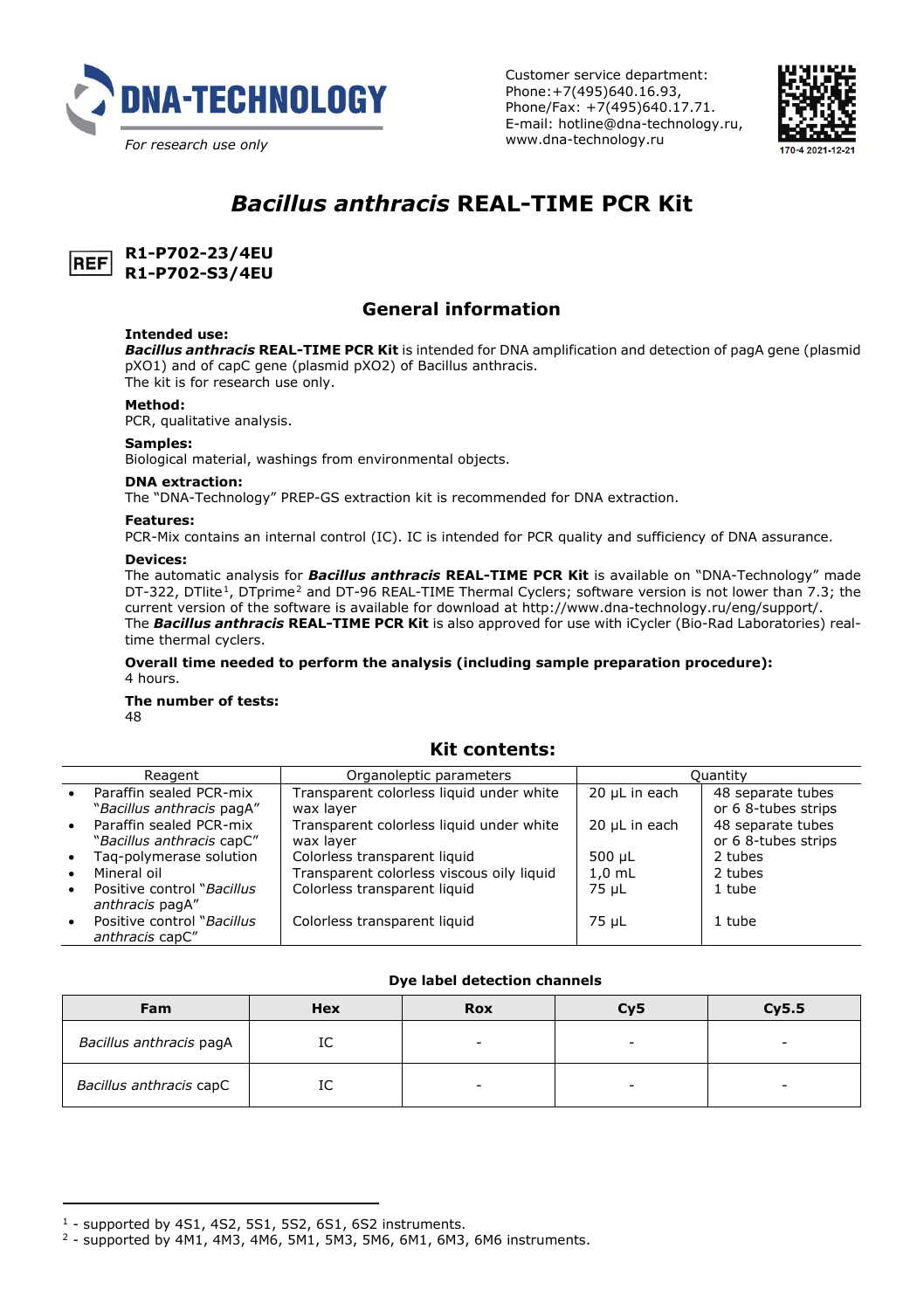# **Procedure**

### **1 DNA extraction**

/l\

As a result of sample pretreatment, 0.2-0.5 ml of analyzed material (suspension of bacterial cells) should be obtained in 1.5 ml tube.This material can be used for DNA extraction.

We also recommend including in assay the negative control "C-" which is not supplied but verv helpful for contamination control purposes. Use deionized water or sterile buffered saline instead of sample, starting from extraction step. The volume of saline solution should be the same as the sample volume.

### **2 PCR amplification**

For detection of fragments of pagA gene or capC gene of *Bacillus anthracis* it is necessary to use "*Bacillus anthracis* pagA" or "*Bacillus anthracis* capC" PCr-mixes respectively.

The reagents and tubes should be kept away from direct sun light.

**2.1** Mark the required number of the tubes with paraffin sealed PCR-mix for each PCR-mix "*Bacillus anthracis* pagA" and "*Bacillus anthracis* capC", considering samples, negative control "C-" and one positive control for each PCR-mix "C+ *Bacillus anthracis* pagA" and "C+ *Bacillus anthracis* capC".

**For example**, if you need to test 2 samples, mark two tubes for each sample, two tubes for "C-", one tube for "C+ *Bacillus anthracis* pagA" and one tube for "C+ *Bacillus anthracis* capC". Total number of tubes – 8.

- **2.2** Vortex the Taq-polymerase solution thoroughly (3-5 sec), then spin briefly (1-3 sec).
- **2.3** Add 10 μL of Taq-polymerase solution into each tube. Avoid paraffin layer break.
- **2.4** Add one drop (~20 μL) of mineral oil into each tube. Close tubes tightly.
- **2.5** Vortex the tubes with samples and "C-" and "C+" for 3-5 sec and spin down the drops by centrifuging on vortexmicrocentrifuge for 1-3 sec.

- **2.6** Add 5.0 µL of the DNA sample into corresponding PCR-tubes. Do not add DNA into the "C-", "C+".
- **2.7** Add 5.0 μL of negative control sample "C-" which passed whole DNA extraction procedure into corresponding tube. Add 5.0 μL of positive control sample "C+ *Bacillus anthracis* pagA" into corresponding tube. Add 5.0 μL of positive control sample "C+ *Bacillus anthracis* capC" into corresponding tube. Avoid paraffin layer break.
- **2.8** Spin down the drops by centrifuging on vortex-microcentrifuge for 1-3 sec.
- **2.9** Set the tubes to real-time PCR thermal cycler.
- **2.10** For DT-322, DTlite, DTprime and DT-96 devices:

Launch RealTime\_PCR software and choose the Device operation mode. Create and save a new test if you do this test for the first time. In subsequent runs add the test to the protocol, specify the number and ID's of the samples, specify the position of the tubes in the thermal unit (2.9) and run PCR (see Table 1 for reference).

**2.11** For ICycler device:

Turn on the device and the power supply of the device's optical part, leave to heat for 30 minutes. Run Software Bio-Rad iQ. Create and save a new protocol when the given type of the test for the first time. In subsequent runs select the saved protocol, install configuration of the plate (file with data of the sample ID's and their position in the plate) and run PCR considering the volume of reaction mix 35 μL (see Table 2 for reference).

| Nº of block | Temperature, °C | min      | sec      | Number of cycles | Optical data<br>collection mode | Type of<br>block |  |
|-------------|-----------------|----------|----------|------------------|---------------------------------|------------------|--|
|             | 80.0<br>94.0    | $\Omega$ | 30<br>30 |                  |                                 | Cycle            |  |
|             |                 |          |          |                  |                                 |                  |  |
| ∍           | 94.0            |          | 30       |                  |                                 |                  |  |
|             | 62.0            |          | 15       |                  |                                 | Cycle            |  |
|             |                 |          |          |                  |                                 |                  |  |
|             | 94.0            |          | 10       | 45               |                                 |                  |  |
|             | 62.0            |          | 15       |                  |                                 | Cycle            |  |
|             |                 |          |          |                  |                                 |                  |  |
|             | 10.0            | $\cdots$ | $\cdots$ | Storage          |                                 | Хранение         |  |

|  | Table 1 - DT-322, DTlite, DTprime and DT-96 cycling program |  |  |  |  |  |
|--|-------------------------------------------------------------|--|--|--|--|--|
|--|-------------------------------------------------------------|--|--|--|--|--|

 $\sqrt{N}$ Open the cap of the tube/strip, add DNA sample, then close the tube/strip before proceeding to the next tube/strip to prevent contamination. Use filter tips.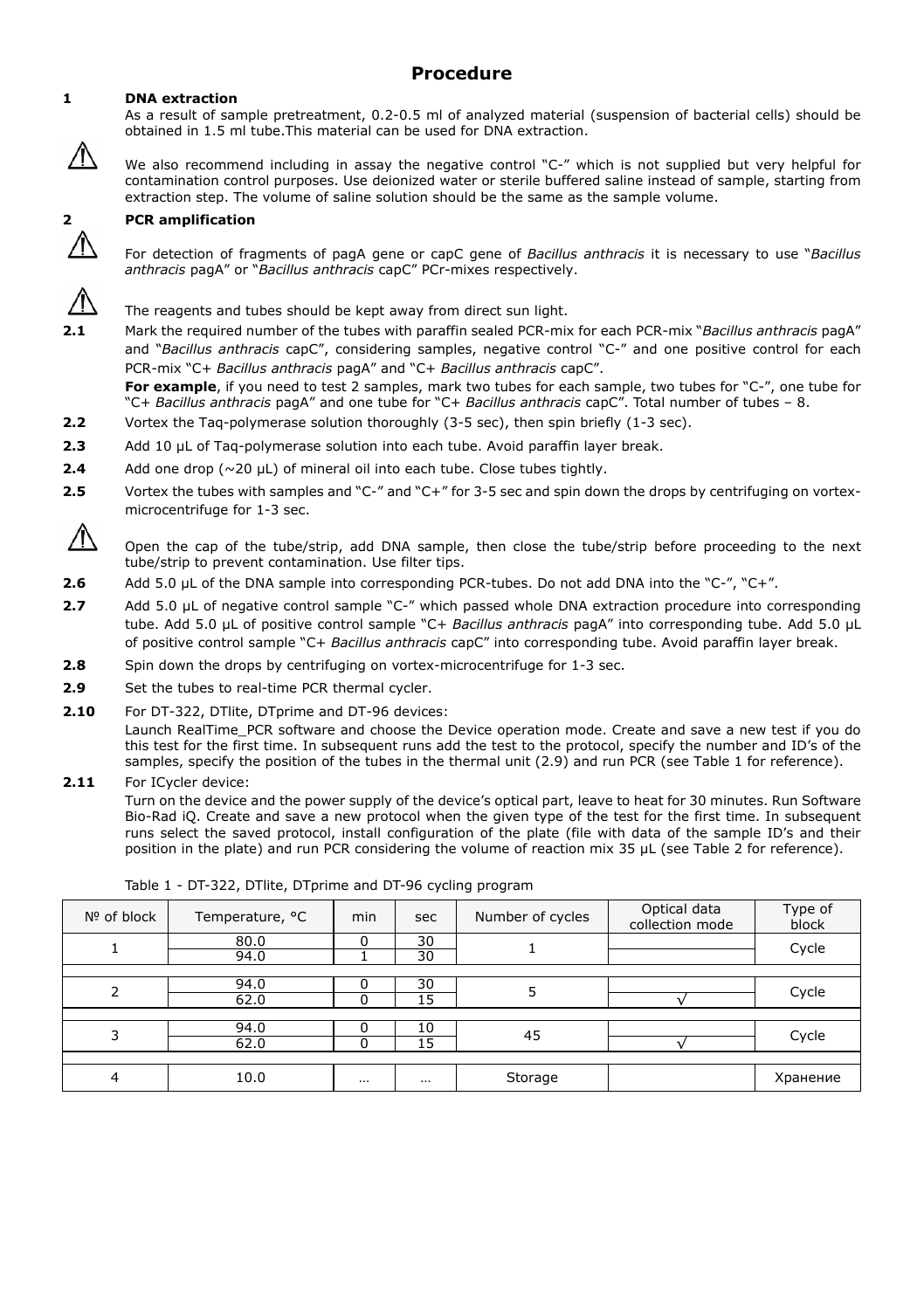| Cycle          | Repeats               | Step           | <b>Dwell Time</b> | Setpoint, °C | PCR/Melt Data<br>Acquisition |  |  |  |  |
|----------------|-----------------------|----------------|-------------------|--------------|------------------------------|--|--|--|--|
|                | dynamicwf.tmo program |                |                   |              |                              |  |  |  |  |
|                |                       |                |                   |              |                              |  |  |  |  |
|                |                       |                | 60 sec            | 80.0         |                              |  |  |  |  |
|                |                       | $\overline{2}$ | 1 min 30 sec      | 94.0         |                              |  |  |  |  |
| $\overline{2}$ | 5                     |                |                   |              |                              |  |  |  |  |
|                |                       |                | 30 sec            | 94.0         |                              |  |  |  |  |
|                |                       | $\overline{2}$ | 45 sec            | 62.0         |                              |  |  |  |  |
| 3              | $\overline{2}$        |                |                   |              |                              |  |  |  |  |
|                |                       |                | 30 sec            | 80.0         | <b>Real Time</b>             |  |  |  |  |
| PCR program    |                       |                |                   |              |                              |  |  |  |  |
| $\overline{4}$ | 45                    |                |                   |              |                              |  |  |  |  |
|                |                       |                | 10 <sub>sec</sub> | 94.0         |                              |  |  |  |  |
|                |                       | 2              | 45 sec            | 62.0         | Real Time                    |  |  |  |  |
| 5              |                       | $\cdots$       | $\cdots$          | 10.0         | storage                      |  |  |  |  |

### **3 Data collection and data analysis**

Registration and analysis of the PCR results are carried out in accordance with the instructions to the device.

## **Storage, shipping and handling requirements**

All kit components must be stored from 2  $^{\circ}$ C to 8  $^{\circ}$ C and out of light during the storage period. The excessive temperature and light can be detrimental to product performance.



Paraffin-sealed PCR-mix should be stored in a dark place at the temperatures from 2 °С to 8 °С during the storage period.

Transportation can be held by all types of roofed transport at temperatures from 2 °С to 8 °С over the transportation.



Transportation is allowed at the temperature from 0 °C to 24 °C for 72 hours.

Shelf-life – 12 months if all the conditions of transportation, storage and operation are met.

Contact our customer service with quality issues of Bacillus anthracis: Technical support E-mail: [hotline@dna-technology.ru,](mailto:hotline@dna-technology.ru) [www.dna-technology.com](http://www.dna-technology.com/)

### **Key to symbols**

| v             | Temperature<br>limitation | $\mathbf{E}$            | Consult instructions for<br>use | <b>REF</b> | Catalogue number             |
|---------------|---------------------------|-------------------------|---------------------------------|------------|------------------------------|
|               | Expiration date           | الممم                   | Manufacturer                    | <b>LOT</b> | Batch code                   |
| $M^{\dagger}$ | Date of manufacture       | $\overline{\mathbb{Y}}$ | Number of tests                 | 淡          | Do not expose to<br>sunlight |
|               | Caution                   | STERILE                 | Not sterile                     |            | Single use                   |